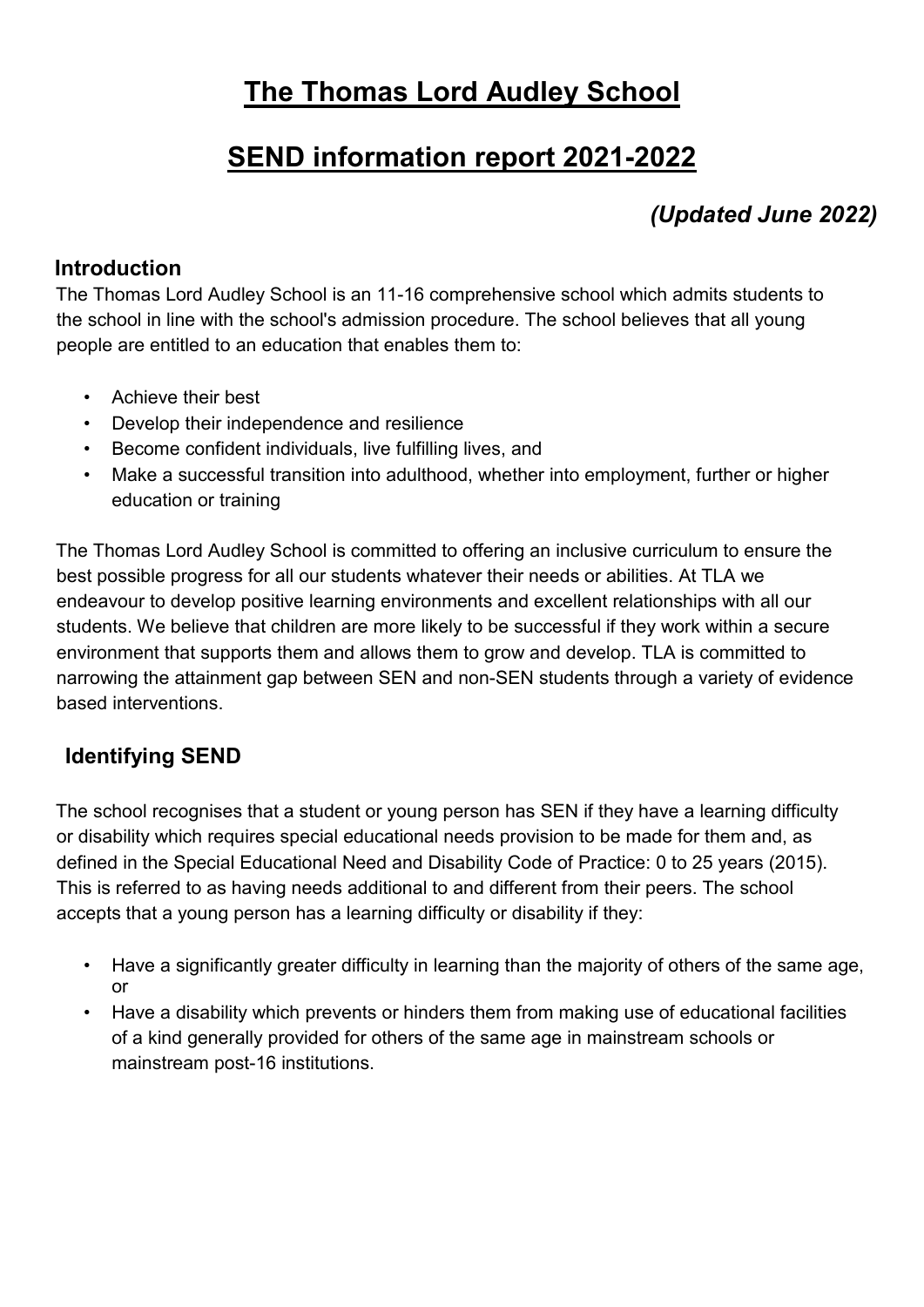# **Additional Needs**

Students' needs that are additional to and or different from their peers are identified in many different ways including the following:

- Liaison with previous school (Through the transition process).
- Pupil performing below age related expected attainment/progress.
- Concerns raised by parents/carers.
- Concerns raised by the teacher/pastoral team/LSAs.
- Liaison with outside agencies.
- Diagnosis by a medical practitioner.
- Observations by SENCO or a member of the Learning Academy.
- Liaison with and or information from medical professionals.
- Staff may raise a concern with the SENCO who may observe the student in class and or request information to ascertain if these needs have been identified by other members of staff, and what evidence can be provided from classwork samples.

There are four **Categories of SEND** according to the Special Educational Need and Disability Code of Practice: 0 to 25 years (2015) and these are:

- Communication and interaction
- Cognition and Learning
- Social, Emotional and Mental Health
- Sensory or Physical

Once these needs have been identified then the student is added to the school's SEND register which is reviewed regularly throughout the school year. If a student with SEND makes sustained progress then they can be removed from the register. Students can come on and off the register as their needs change and are addressed. The students, their families, Key Worker and SENCO are involved in the process of reviewing a student's SEND status.

# **Partnership Ethos**

The school believes that students have a right to be involved in making decisions and exercising choices. They have a right to receive and impart information, to express an opinion, and to have that opinion taken into account in any matters affecting them.

Consequently the school is committed to working in partnership with the student, parents, carers and outside agencies to identify needs, provide support for them and monitor the progress of all students.

All attempts are made to ensure that the provision provided for students with SEND is responsive to local needs and aspirations. The student, their family/carers and their Key Worker (A named adult and member of the Learning Support department) review the progress termly through the one planning process. This is an assess, plan, do and review approach that is student centred and reflects the individual needs of the student.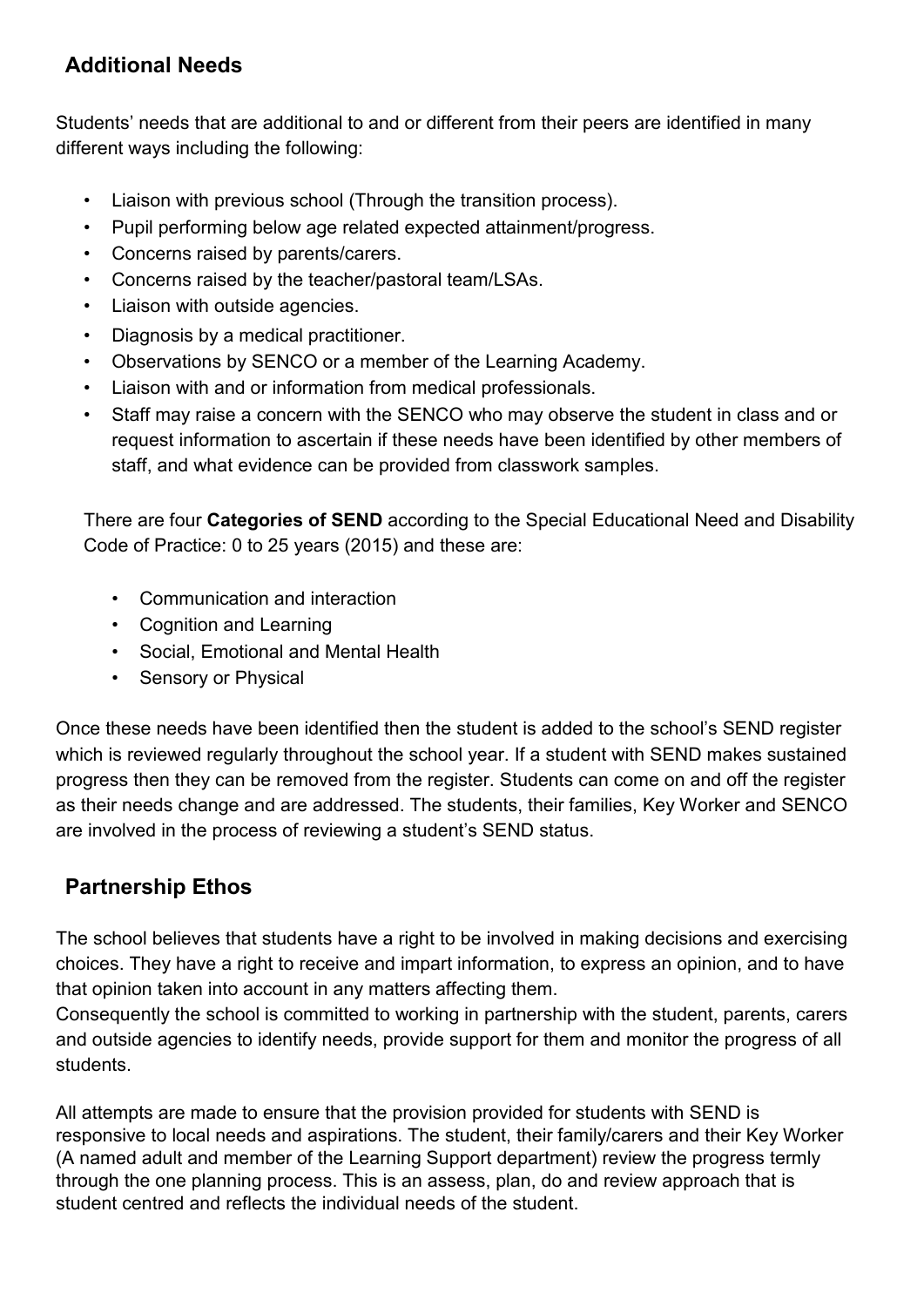# **Arrangements for consulting parents of pupils with SEN**

From making an application for a place and throughout their student's time at the school, parents are given regular opportunities to discuss their child's needs, progress and concerns. We believe in working in partnership with parents/carers. We will appoint a member of the Learning Academy to the role of Keyworker to liaise and support you and your child, this will be a Learning Support Assistant who will review progress and the effectiveness of provisions through termly one planning meetings. The One Plans are made available to families electronically using [www.provisionmap.co.uk. T](http://www.provisionmap.co.uk/)he SENCO oversees all support and progress of any student requiring SEN support. Class teachers differentiate work and ensure progress is being made and annual parents' evenings provide opportunities to meet with your child's class teachers. Additional support is offered at key points of transition and the school works closely with outside agencies and medical practitioners.

# **The arrangements for consulting young people with special educational needs about, and involving them in, their education**

- Students will actively participate in the making of their One Page Profile.
- Students will collaborate with their keyworker to identify what strategies work for them.
- Students will be involved in termly reviews of their outcomes, progress and provisions.
- Students with Education, Health and Care Plans (EHCP) are invited to, and encouraged to participate in their statutory annual reviews.
- Students will be supported to participate in student voice sessions where their views are shared, reflected upon and used to ensure good practice.

# **Contact details of The Learning Academy**

The SENCO is Mrs Amy Finbow-Jeffery and her Secretary is Mrs Linda Burmby.

The Special Educational Needs Team is comprised of those listed below, along with an extended team of LSAs who are deployed throughout the school to assist our students:

- Miss Luella Murray (Deputy SENCO)
- Miss Samantha Mann (Assistant SENCO)
- Mrs Khanh Hua (EAL Co-ordinator)
- Mrs Kelly Coxall (Social interaction and Communication Co-ordinator)
- Miss Stephanie Tillyer (Exam and Access arrangement support)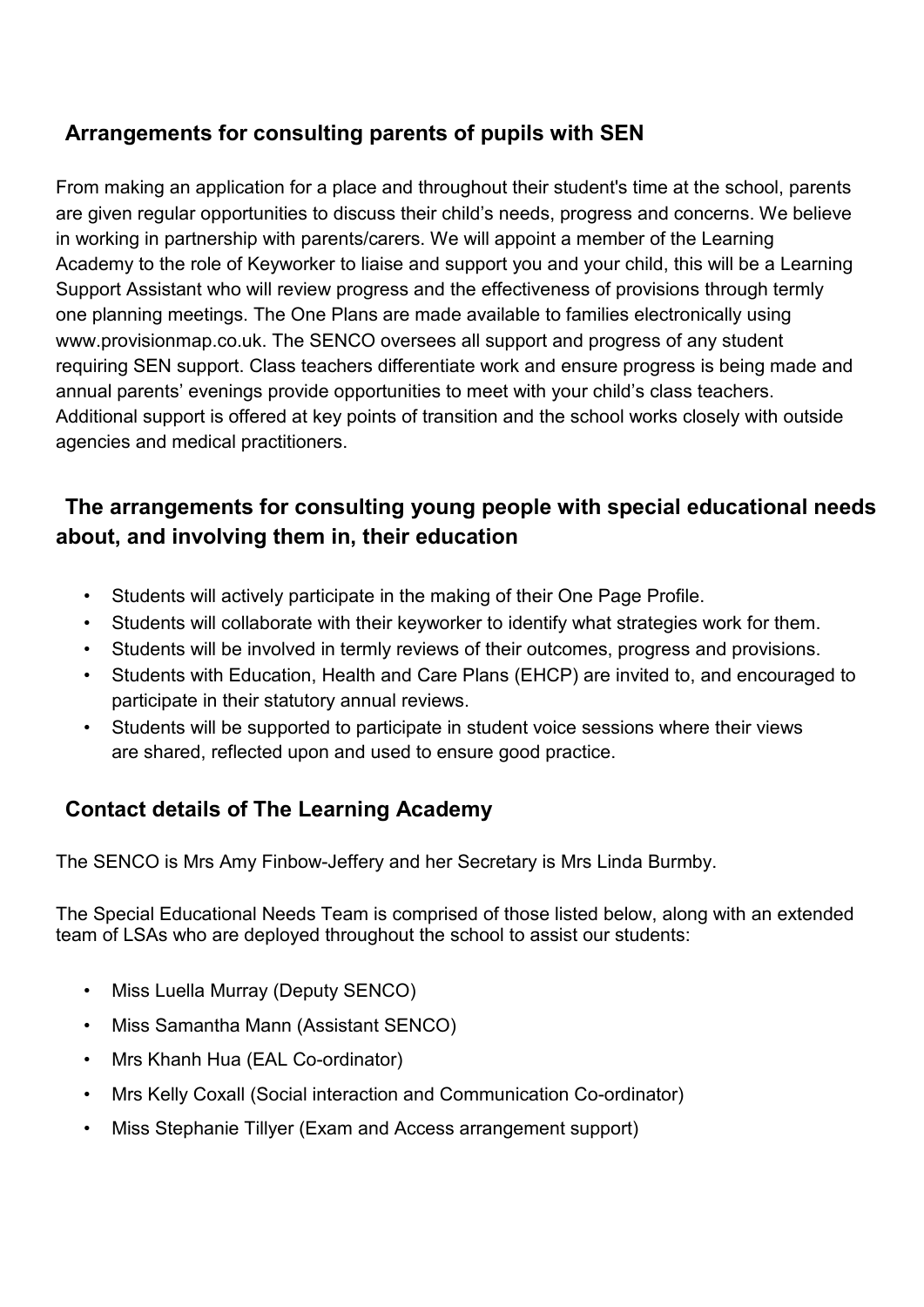# **One Planning**

The aim of the One Planning process is to assess, plan, do and review the provisions provided by Thomas Lord Audley School to ensure the student with SEND is able to make progress commensurate with their ability whilst maintaining high expectations. This is known as the graduated approach and is an individualised response to a student's needs. Interventions are part of a cycle to enable all young people with SEND at Thomas Lord Audley to achieve and to develop their independence. The process of devising a One Plan is outlined below:

- The student and their family meet with the Keyworker to identify needs.
- A discussion about what is working and not working for the student, their family and the school ensues.
- Academic progress is reviewed using the most recent teacher assessments and if possible feedback provided by staff.
- Outcomes are agreed or taken from the EHCP where applicable.
- Steps to outcome are established for each outcome.
- Preferred methods of communication with the pupil and their family are identified and put into practise.
- Provisions are discussed and identified.
- Strategies are discussed and identified.
- Actions are recommended.

This process is reviewed every term as part of the graduated approach to ascertain if the actions and provisions have been effective and had a positive measurable impact on the academic progress and well-being of the pupil. At every stage of the process those involved have autonomy and are provided with all the information, expertise and guidance required to make decisions and choices.

### **Assessment and Provision**

All students, including those with SEND, are assessed on a regular basis, in accordance with the schools Assessment Policy. Additionally parents' evenings are held throughout the academic year providing an opportunity to discuss progress, attainment and next steps.

When an intervention/provision is put in place for a student assessments are made before the intervention begins and at the end in order to assess the impact of the intervention. If a student has not met their target grade then reasons for this will be discussed, then the target may be adapted into smaller steps or a different approach may be tried to ensure the student does make progress.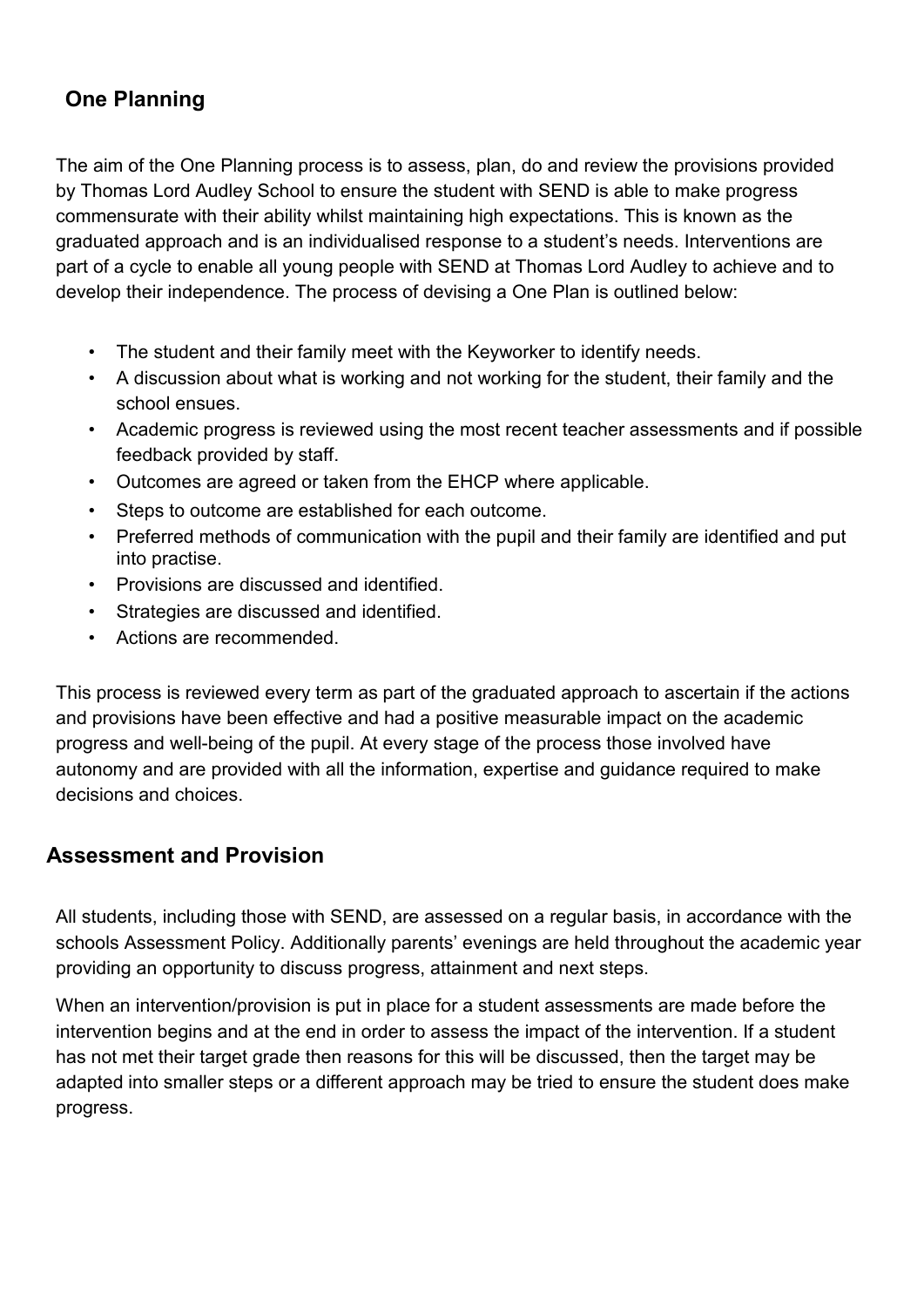All SEND students have reading and spelling tests in the Autumn and Summer Terms unless they achieve 15 years or equivalent to their chronological age. This is to monitor progress and to assess the impact of interventions used. Their One Page Profiles are then updated with this information and made available to their class teachers and Pastoral team.

The table below shows an example of the evidence based provisions that are available at Thomas Lord Audley School for each stage of the graduated approach against the category of need. Wave 1 interventions and strategies are used by classroom teachers as part of high quality teaching and represent whole school approaches, Wave 2 interventions are additional support and Wave 3 are more intensive provisions.

| <b>Category of</b><br><b>Need</b> | Wave 1                                                                                                                 | Wave 2                                                                                                | Wave 3                                                                                        | <b>Examples of</b><br>external<br>provision                                      |
|-----------------------------------|------------------------------------------------------------------------------------------------------------------------|-------------------------------------------------------------------------------------------------------|-----------------------------------------------------------------------------------------------|----------------------------------------------------------------------------------|
| Communication<br>and Interaction  | Utilise support<br>$\bullet$<br>as outlined on<br>one page<br>profiles and<br>strategy sheets<br>Processing time.<br>٠ | <b>Social Skills</b><br>٠<br>workshops<br>e.g. working with<br>LEGO.<br>Sensory<br>$\bullet$<br>items | Social stories<br>$\bullet$<br>and comic strip<br>conversations<br>Access the<br>sensory room | Sensory<br>Occupational<br>Therapists.<br>Consultants<br>specialising<br>in ASD. |

|                           | Non ambiguous<br>verbal<br>instructions.<br>٠                                                                                                                                                             | Ozone Club at<br>$\bullet$<br>lunchtimes.                                                                                                                                                                                                                                              | and sensory<br>tray.                                                                                                                                                                                          |                       |
|---------------------------|-----------------------------------------------------------------------------------------------------------------------------------------------------------------------------------------------------------|----------------------------------------------------------------------------------------------------------------------------------------------------------------------------------------------------------------------------------------------------------------------------------------|---------------------------------------------------------------------------------------------------------------------------------------------------------------------------------------------------------------|-----------------------|
| Cognition and<br>Learning | Awesome<br>and In<br>Control<br>exercises.<br>Concrete and<br>$\bullet$<br>visual aids to<br>help to<br>understand<br>abstract<br>concepts.<br>Opportunitie<br>s for revision<br>and<br>over<br>learning. | Accelerated<br>$\bullet$<br>Reader<br><b>Homework</b><br>$\bullet$<br>Club<br>Spellchecker<br>$\bullet$<br>Dictaphone<br>$\bullet$<br>Coloured<br>٠<br>overlays<br>Personal<br>$\bullet$<br>best book<br>In class<br>$\bullet$<br>support<br><b>Lucid Lass</b><br>$\bullet$<br>testing | Toe by Toe<br>٠<br><b>Touch Typing</b><br>٠<br>course<br>Handwriting<br>$\bullet$<br>Alternative<br>$\bullet$<br>curriculum of<br><b>ASDAN</b><br>Access<br>$\bullet$<br>Arrangements<br>testing for<br>exams | Ed Psych<br>$\bullet$ |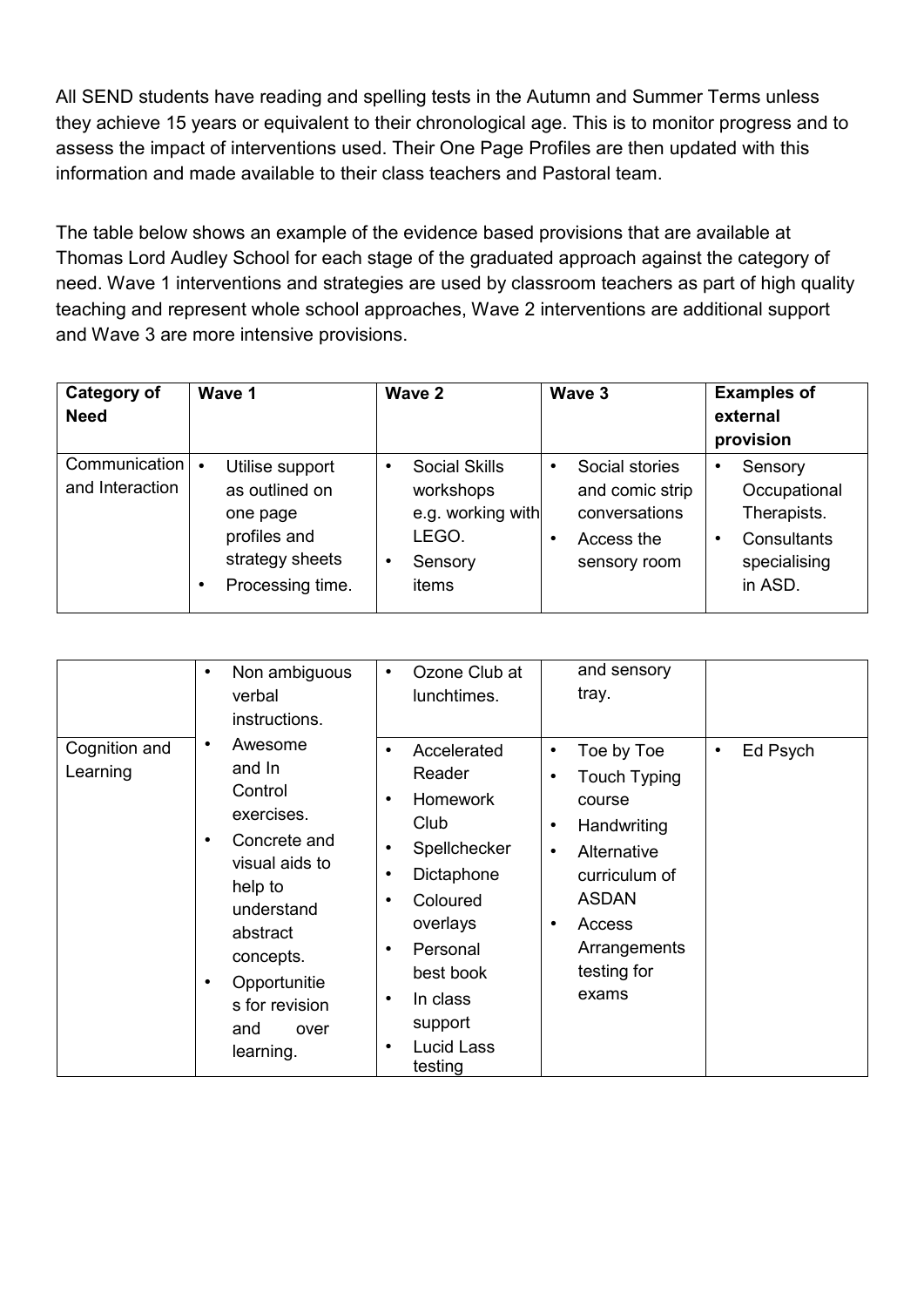| Social,<br><b>Emotional and</b><br><b>Mental Health</b><br>(SEMH) | <b>Enlarged fonts</b><br>$\bullet$<br>e.g.<br>www.load2learn.c<br>o.uk<br>Access to<br>$\bullet$<br>grouping that<br>allows students<br>to develop<br>independence.<br>Writing frames<br>$\bullet$<br>and other<br>literacy<br>strategies to<br>assist in<br>developing<br>independent<br>writing skills.                                                                                                                      | Pastoral<br>$\bullet$<br>support<br>Small group<br>$\bullet$<br>mentoring<br>Awesome<br>$\bullet$<br>and In<br>Control<br><b>Exercises</b><br>Personal<br>$\bullet$<br>Best book<br>In class<br>$\bullet$<br>support | Social stories<br>٠<br>comic strip<br>conversations<br>Emotional<br>$\bullet$<br>Literacy<br>Drumming<br>$\bullet$<br>workshops<br>through Essex<br><b>Music</b><br>Services.<br>School<br>٠<br>Counsellor<br>Access to the<br>$\bullet$<br>sensory room<br>Working with<br>LEGO group. | <b>CAMHS</b><br>$\bullet$<br><b>MIND</b><br>$\bullet$<br>Ed Psych<br>$\bullet$<br><b>School Nurse</b><br>$\bullet$                                                                               |
|-------------------------------------------------------------------|--------------------------------------------------------------------------------------------------------------------------------------------------------------------------------------------------------------------------------------------------------------------------------------------------------------------------------------------------------------------------------------------------------------------------------|----------------------------------------------------------------------------------------------------------------------------------------------------------------------------------------------------------------------|-----------------------------------------------------------------------------------------------------------------------------------------------------------------------------------------------------------------------------------------------------------------------------------------|--------------------------------------------------------------------------------------------------------------------------------------------------------------------------------------------------|
| Sensory and<br>or physical                                        | Seating plans<br>$\bullet$<br>Whole school<br>$\bullet$<br>approach to<br>literacy and<br>numeracy.<br>Clear<br>$\bullet$<br>classroom<br>routines.<br>Flexibility with<br>$\bullet$<br>timetabling to<br>allow students to<br>move throughout<br>the school at less<br>busy times.<br>Work shared in a<br>$\bullet$<br>suitable way. e.g.<br>shared to google<br>classroom for<br>access on a<br>chromebook,<br>paper copies. | Adapted<br>$\bullet$<br>equipment<br>e.g. enlarged<br>rulers,<br>adapted<br>scissors,<br>noise<br>cancelling ear<br>buds.<br>In class<br>$\bullet$<br>support                                                        | Access to the<br>$\bullet$<br>sensory room<br>Access<br>$\bullet$<br>Arrangements<br>testing for<br>exams.                                                                                                                                                                              | Specialist<br>$\bullet$<br>Teacher<br>Team<br>Occupational<br>$\bullet$<br>Therapist<br>Physiotherapist<br>$\bullet$<br>Specific<br>$\bullet$<br>equipment e.g.<br>hoist, modified<br>equipment. |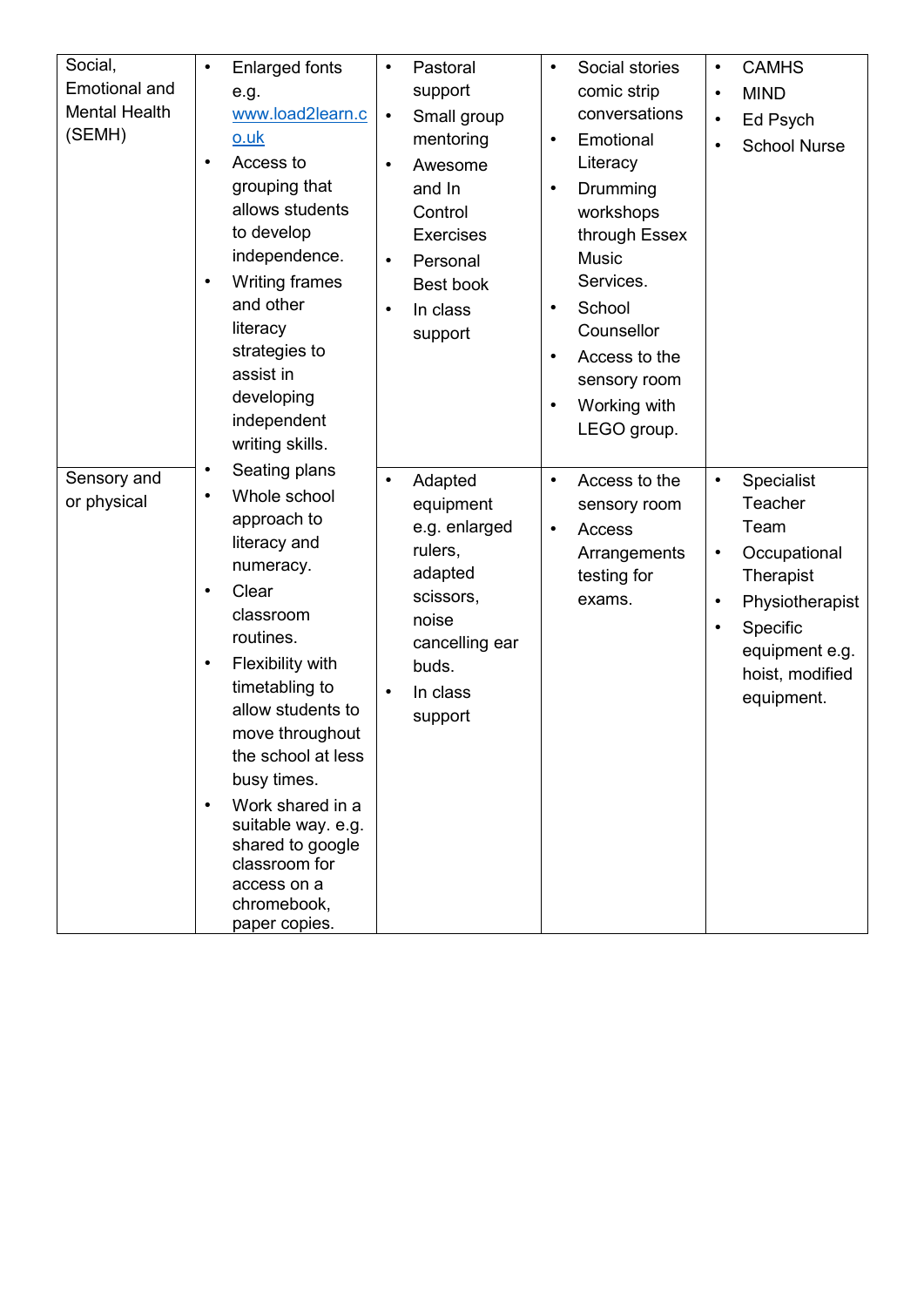# **Pastoral Support**

The pastoral team comprises of a Head of Year, Assistant Head of Year and Form Tutor. They support all students in the school with pastoral issues whilst monitoring their attendance. The school and pastoral team respond to bullying incidents very seriously. For more information, please refer to the school's Anti-bullying policy.

The pastoral team have access to a number of strategies that may be utilised for students including those with SEND and the SEND team liaise with the pastoral team when necessary to coordinate the support for students. Pastoral teams are invited to attend the statutory annual reviews for students with an EHCP and they feedback into each of the One Planning review cycles.

Safeguarding procedures are followed at all times and the safeguarding officer at Thomas Lord Audley is Mrs Ann Bryant who is a Deputy Head Teacher and her deputy is Mrs Mandy Davis, the school's Inclusion Officer. Mrs Bryant is also the school's SLT link for pastoral matters.

# **Staff Expertise, Training and Experience.**

- The SENCO is an experienced classroom practitioner who has worked at the Thomas Lord Audley School for nearly 11 years. She is completing the National Award for SEN coordination with the Eastern Partnership UK (SEND) during the 2021-2022 academic year.
- The Deputy SENCO is completing the National Award for SEN coordination and is a member of the English department and teaching member of staff.
- The Assistant SENCO has expertise in provision mapping, social communication and interaction, emotional regulation as well as PNI.
- The Lead LSA for Social Interaction oversees the use of the social stories, comic strip conversations, Working with LEGO groups and the sensory room provision.
- As a school we work closely with any external agencies that we feel are relevant to individual students' needs within our school including: Counsellors, GPs, primary care trust consultants, school nurse, specialist teachers for PNI, occupational therapists, physiotherapists, social care, our link local authority inclusion partner and educational psychologist.
- LSAs and teaching staff have had training in a range of SEN and weekly SEND briefing updates are provided.

# **Please view the Essex "Local Offer" for additional services offered by the LEA. This can be found on the essex.gov website –**

**[Http://www.essexlocaloffer.org.uk](http://www.essexlocaloffer.org.uk/)**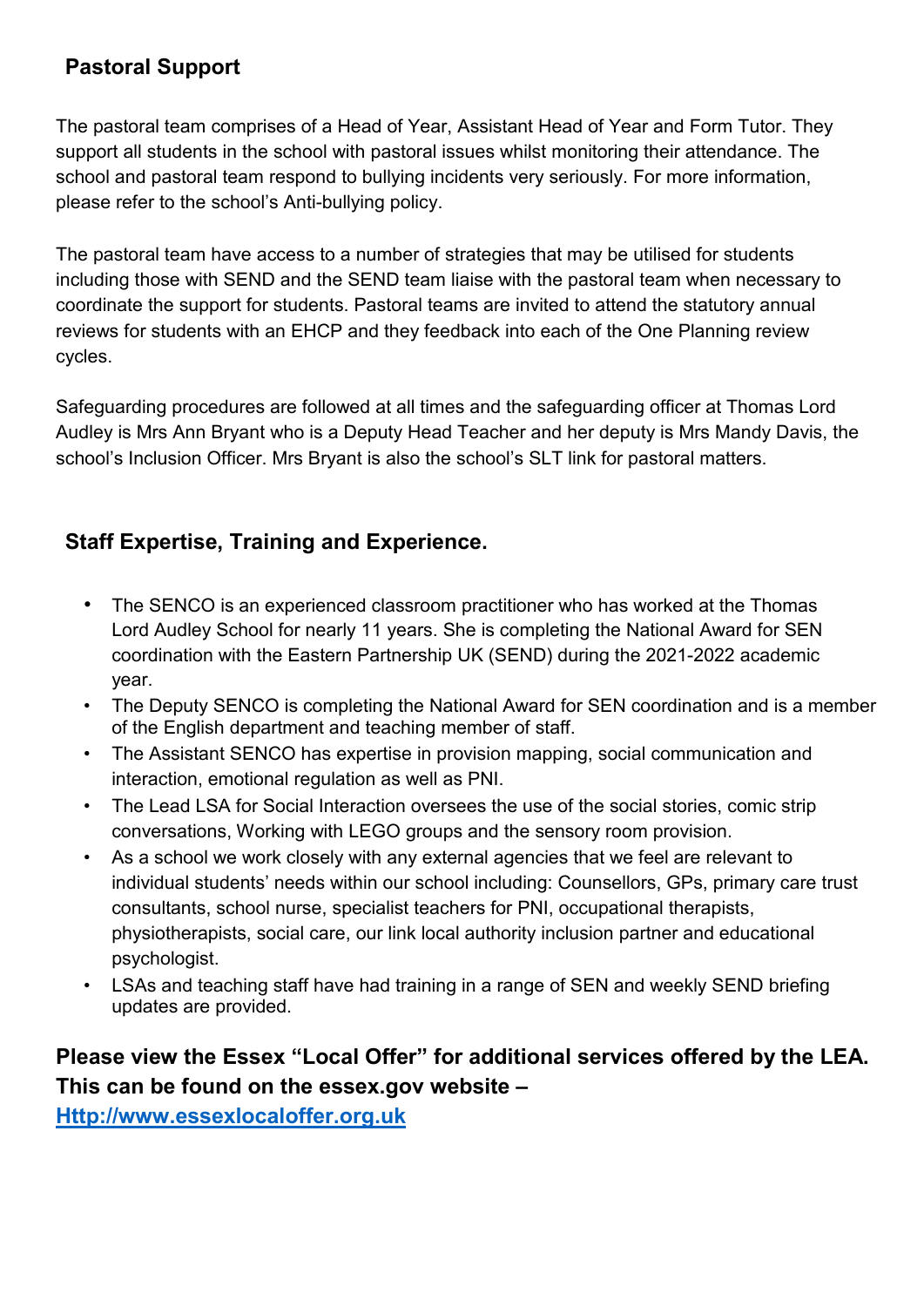# **High Quality Teaching**

The school is committed to ensuring that all teaching is at least good and that much of it is outstanding. High quality teaching is that which is differentiated and personalised to meet the needs of young people.

The Thomas Lord Audley School aims to ensure that:

- All staff provide high quality teaching which allows students to learn effectively.
- All students, regardless of ability, have full access to a wide range of suitable challenging educational opportunities which are appropriate to their needs.
- Every student at the school is provided with opportunities to make progress in every aspect of their development, enabling them to be the very best they can be.

### **Resources**

We ensure that all students who have SEND are supported to the best of the school's ability with the funds available. We have a team of LSAs who carry out a variety of roles to meet groups of students' needs. The budget is allocated on a needs basis. Students who have the most complex needs are given the most support often involving additional in class support. We know that different students will require different levels of support in order to bridge the gap to achieve age expected levels and their individual outcomes. Following assessment an intervention may be put in place and progress will then be assessed after a set number of weeks. The effectiveness of the intervention will then be reviewed and discussed at the following review meeting with the student and parents. The progress of all students is considered and used to advise when interventions may be necessary.

# **School arrangements for supporting students transferring between stages of education and preparing for independent living.**

The SENCO is usually invited to year 5 and 6 annual reviews for those students with EHCPs which enables planning for transition to take place. In the summer term of Year 6 the SENCO liaises with all primary schools in catchment to discuss those students on the SEN register and as a result additional transition visits are set up for those students who may need them. This might be because of particular anxiety, problems associated with ASD or mobility issues. The number of visits will be according to need and will focus on any concerns that have been expressed by student, parent or primary school.

Those students with an EHCP will have advice from a Personal Adviser who works for the Transition Pathway Service (IAG).

The advisor as well as the school's Careers Advisor, Mrs Sue Green, attends Year 10 and 11 statutory annual review meetings and subsequently meets with the students to ensure that plans are in place to facilitate a smooth transition to college. All other students have access to the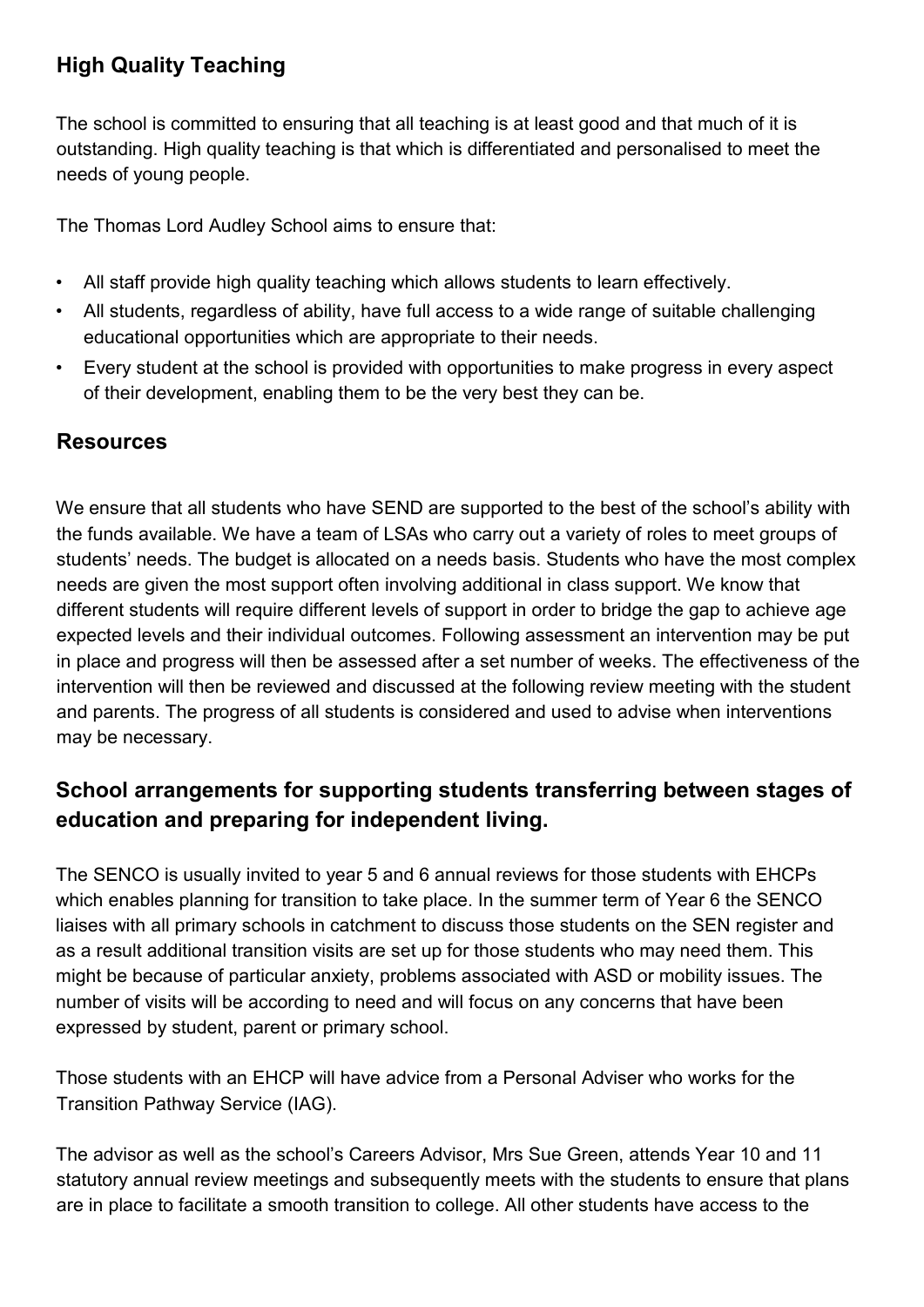school's Careers Advisor who liaises with the SEN department regarding all students who are on the SEN register to ensure that they are directed onto appropriate paths.

In order to prepare students for independent living we have a structured PSHE programme which covers topics such as bullying, sex education and careers which is delivered to all students. In KS4 the full GCSE course is not appropriate for all students so we have an alternative provision which means that we can deliver more personalised KS4 programmes. This is done through a programme of study known as ASDAN. We are also able to arrange travel training for some students.

### **Accessibility**

The school has 5 accessible toilets including one with an electric hoist and changing table. There is a lift and ramps to access most parts of the school.

The school will look to provide chromebook devices for students who would benefit from using them to assist in accessing the curriculum. Work is able to be completed and shared with staff on these devices.

Students are tested by an outside provider who has a Level 7 qualification approved by JCQ for access arrangement testing in accordance with the current JCQ regulations. The access arrangements last 2 years so students are not tested for these provisions until the end of Year 9 and or the start of Year 10.

### **Medical**

The school use Health Care Plans completed by parents/ carers of students as a means of communicating with staff the individual's requirements.

The school has a Medical Assistant – Mrs Liz Hark. Please see the school's medical policy for more details.

# **Off Site Activities**

All students are included in all parts of the school curriculum and we aim for all students to be included on school trips. We will provide the necessary support to ensure that this is successful.

A risk assessment is carried out prior to any off site activity to ensure health and safety will be not be compromised. In the unlikely event that it is considered unsafe for a student to take part in an activity then alternative activities which will cover the same curriculum areas will be provided in school.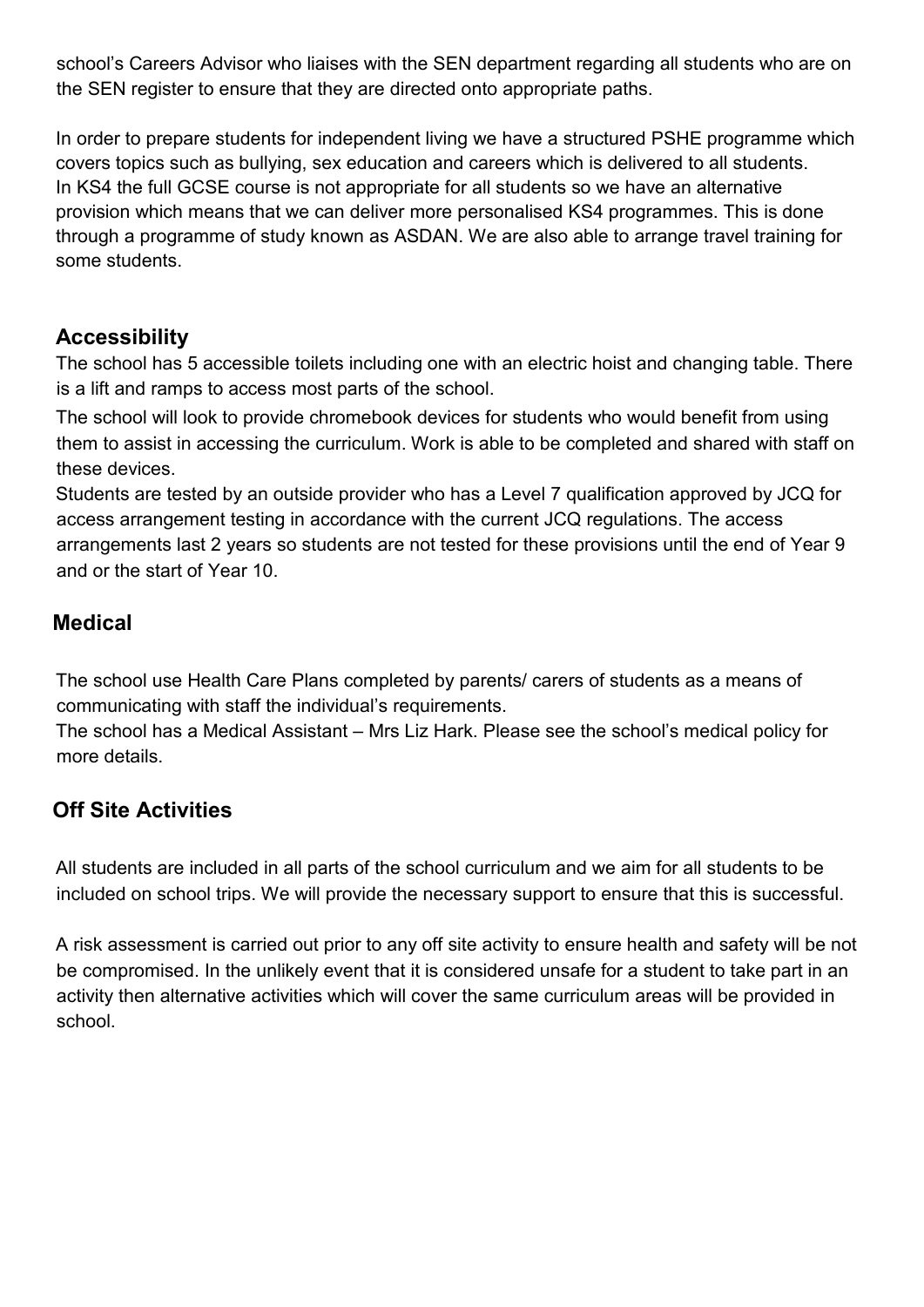## **Governing Body**

The school's Governing Body will:

- Ensure that the necessary provision is made for any pupil who has SEND;
- Ensure that, where the school has been informed by the LA that a pupil has SEND, those needs are made known to all who are likely to teach them;
- Ensure that teachers in the school are aware of the importance of identifying, and providing for, those students who have special educational needs;
- Consult with the LA and the governing bodies of other schools, when it is necessary or desirable in the interests of coordinated special educational provision in the areas as a whole;
- Ensure that a pupil with SEND has equal access to activities of the school together with students who do not have SEND, so far as is reasonable, practical and compatible with the student receiving the SEND provision their learning needs call for and the efficient education of the students with whom they are educated and the efficient use of resources;
- Report to the parents on the implementation of the school's policy with SEND;

The Governing Body will ensure that:

- The SEND policy is regularly monitored, evaluated and reviewed;
- The effectiveness of the school's work on behalf of students with SEND are considered and reported on at least on an annual basis.
- In light of the above, consider whether the policy needs amending.

### **Complaints Procedure**

As a school we work hard to be in effective communication with students and parents, and to listen and respond positively to any concerns brought to our attention. We are committed to taking all concerns seriously and would like to think that, through being open and accessible, concerns can be both raised and dealt with easily. If you feel that your student may have special educational needs or a disability then please contact the school through enquiries and request the attention of the SENCO.

If the situation arises where parents have a concern about the provision being made for their student or the impact of that provision, and feels that the SENCO has been unable to reassure them that needs are being met effectively, then the school's Complaint Procedure – which is available on the schools website – sets out clearly what the steps are to draw these concerns to the school's attention.